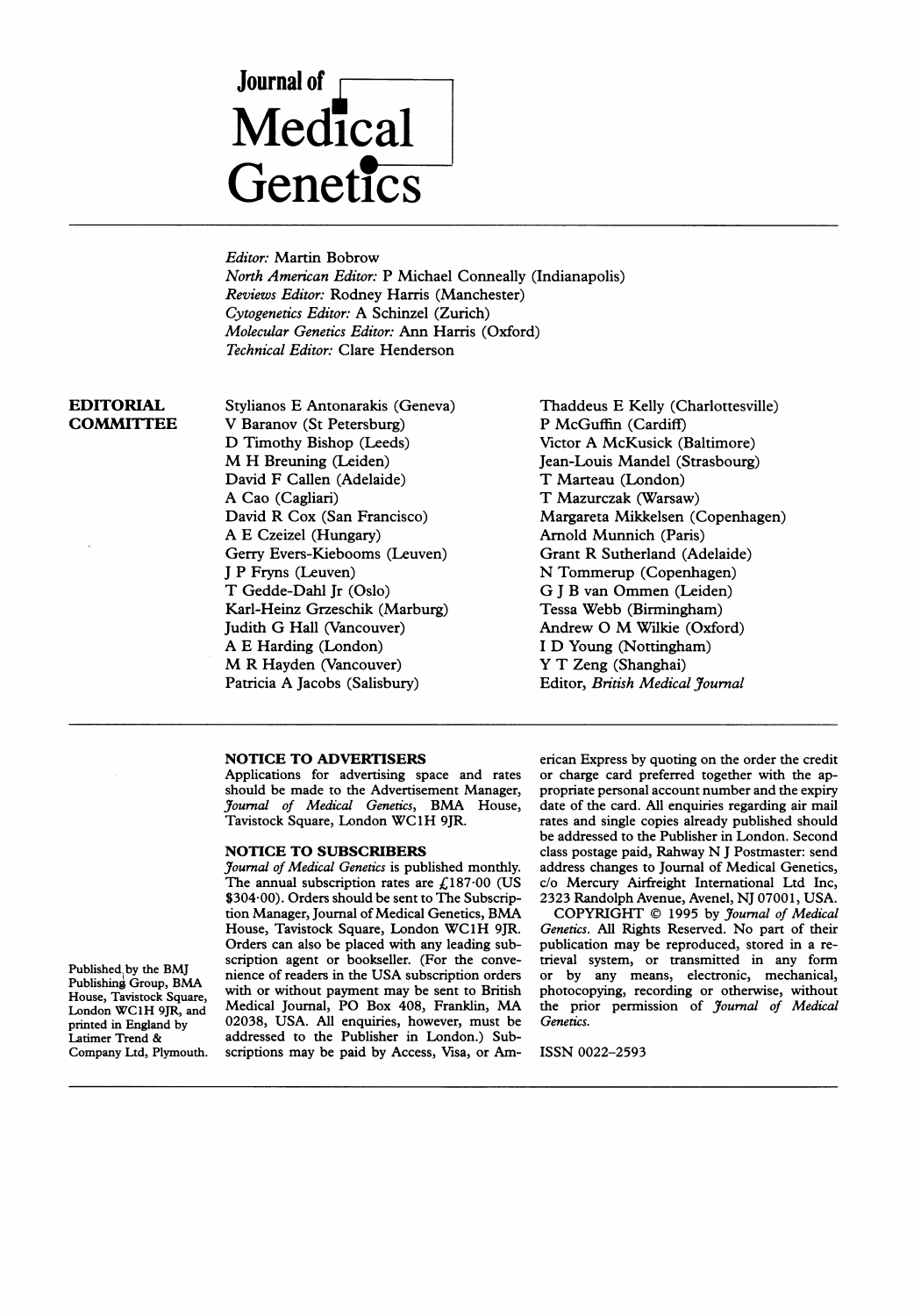# LETTERS TO THE EDITOR

## Severe cystic fibrosis phenotype in a AF508/  $3272 - 26A \rightarrow G$  compound heterozygote

In the May 1995 issue of the Journal, Kanavakis et al' described three cystic fibrosis (CF) compound heterozygotes for the mutation 3272-26A $\rightarrow$ G. The patients had a mild clinical phenotype as indicated by advanced age of diagnosis, absence of pancreatic insufficiency, and absence of or mild obstructive lung disease.

However, we found during the investigation of 100 French adult CF patients, one compound heterozygous AF508/3272-  $26A \rightarrow G$  male patient with a severe type of CF. This mutation  $3276-26A \rightarrow G$  in intron 17a was detected by denaturing gradient gel electrophoresis and was identified by direct sequencing.<sup>2</sup> In this CF patient, pneumothorax appeared in the neonatal period and bronchitis and sinusitis were frequent from the age of <sup>10</sup> months. CF was diagnosed only at the age of 8 years by a positive sweat test associated with pulmonary function abnormalities. There was no evidence of pancreatic insufficiency or other gastrointestinal symptoms, but the patient developed severe nasal polyposis. At the age of 16 years, typical prominent CF problems included chronic airways infection with Staphylococcus aureus and Pseudomonas aeruginosa. Forced vital capacity was 32% of theoretical values and forced expiratory volume in one second was 28% of theoretical values. He was admitted to hospital at the age of 21 years because of pulmonary decompensation and died a few months later.

This case shows that, in contrast to earlier reports, the 3276-26A $\rightarrow$ G mutation, which creates an alternative cryptic acceptor splice site that competes with the normal acceptor splice site during RNA processing and probably reduces splicing from the correct site, may lead to severe cystic fibrosis.'3 The explanation for these conflicting results may be resolved by RNA studies. Environmental, genetic, and medical factors can influence the clinical course and it is very difficult to predict the severity of the damage in the different tissues. This case illustrates again that the presence of any specific CFTR mutation offers little in the way of a prognostic indicator in the individual patient.

> THIERRY BIENVENU CHERIF BELDJORD JEAN-CLAUDE KAPLAN Laboratoire de Biochimie Ginitique, H6pital Cochin, 75014 Paris, France.

> DOMINIQUE HUBERT DANIEL DUSSER Service de Pneumologie, H6pital Cochin, 75014 Paris, France.

- 2 Bienvenu T, Cazeneuve C, Kaplan JC, Beldjord C. Mutation heterogeneity of cystic fibre<br>
France: screening by denaturing gradient gelectrophoresis using psoralen-modified oligo-<br>
nucleotide. *Hum Mutat* 1995;6:23-9.<br>
3 Fanen P, Ghanem N, Vidaud M<sub>o</sub>, et al. Molecular
- 
- cystic hibrosis conductance transmembrane<br>regulator (CFTR) coding regions and splice<br>junctions. *Genomics* 1992;13:770–6.<br>4 Bienvenu T, Beldjord C, Fonkenchen N, *et al.*<br>Severe cystic fibrosis in a child homozygous<br>for t
- gene. *J Med Genet* 1993;30:621-4.<br>5 Estivill X, Ortigosa L, Perez-Frias J, et al. Clinical characteristics of 16 cystic fibrosis patients with the missense mutation R334W, a pancreatic insufficiency mutation with variable age of onset and interfamilial clinical differences. Hum Genet 1995;95:331-6.

## MURCS in <sup>a</sup> male

I read with interest the article in the Journal reporting on <sup>a</sup> man with Klippel-Feil deformity, unilateral renal agenesis, and azoospermia.' The authors suggest that Wolffian duct hypoplasia was responsible for the azoospermia and therefore would be analogous to the Mullerian duct hypoplasia found in female patients with MURCS. We saw <sup>a</sup> similar patient affected with Klippel-Feil anomaly and azoospermia in whom bilateral agenesis of the vas deferens was diagnosed. The patient was sent for further investigations, in particular to determine the condition of the kidneys. However he did not return for follow up. This observation led us to wonder whether Wolffian anomalies in males is the phenotype corresponding to the Muillerian anomalies in females.2 No such relationship was found in the analysis of the phenotypes of males with associations and syndromes in which Mullerian duct anomalies are frequent and of females in families in which anomalies of the Wolffian ducts are found. The only re-<br>lationship between the Müllerian and between the Müllerian and Wolffian defects seems to be a developmental one: in the case of early insult, anomalies are found both in males and females. One example is the association of renal agenesis with Mullerian or Wolffian defects. An early insult in the region of the 7th to 14th somite, in which the cervical spine develops, may cause faulty development of the spine as well as the genitourinary structures because of the intimate spacial relationship to the pronephros and the pronephrotic ducts. This might explain the relatively high frequency of renal abnormalities in the Klippel-Feil anomaly and the presence in females of Mullerian duct anomalies (MURCS association). Since, as expected, renal anomalies are also frequent in males with the Klippel-Feil anomaly, Wolffian defects should be searched for in those males, as suggested by Wellesley and Slaney.'

JOEL ZLOTOGORA Roza and David Orzen Human Genetics Clinic, Department of Human Genetics, Hadassah University Hospital, Haddasah Medical School, Hebrew Univeristy, PO Box 12000, Jerusalem, Il 91129 Israel.

# BOOK REVIEWS

If you wish to order or require further information regarding the titles reviewed here, please write to or telephone the BMJ Bookshop, PO Box 295, London WC1H 9JR. Tel 071 383 6244. Fax 071 383 6662. Books are supplied post free in the UK and for BFPO addresses. Overseas customers should add 15% for postage and packing. Payment can be made by cheque in sterling drawn on <sup>a</sup> UK bank or by credit card (Mastercard, Visa, or American Express) stating card number, expiry date, and full name. (The price and availability are occasionally subject to revision by the Publishers.)

Genetic Engineering. Principles and Methods. Volume 16. Editor J K Setlow. (Pp 280; £75.00.) New York: Plenum. 1994

This book belongs to a series that has been published annually since 1979. It provides sophisticated reviews, with an emphasis on methodology, of relatively narrow but diverse topics covering the whole spectrum of organisms, prokaryote and eukaryote, plant and animal. Even the most eclectic "genetic engineer" is only likely to find a minority of the articles of relevance, while only those readers of the Journal with a particular interest in the molecular nitty gritty are likely to want even to open this book. Having said that, <sup>I</sup> did find two chapters of direct relevance to my own work, and a number of others that might potentially be of interest.

The present volume comprises 15 chapters. Five are exclusively on plants, and might be deemed irrelevant to this readership, but the article "Plant genetic engineering and future agriculture" (S Riazuddin) is of importance to all of us. The author is based in Pakistan, and it was particularly refreshing to read an exploration of this subject in relation to the world's burgeoning population problem from the perspective of a developing country. As with gene therapy applied to humans, the technical and ethical hurdles are formidable and, although much is promised, the impact on agricultural production as yet appears to have been small.

Space does not permit all the other 10 articles to be mentioned individually, but <sup>I</sup> have picked out six which will be of particular interest to those in the human genetics community and help to convey a flavour of the subject matter of the volume. "Transfer of YACs to mammalian cells and transgenic mice" (C Huxley) provides a timely overview of this subject. The advantage of yeast artificial chromosomes (YACs) in transgenesis is that the problem of dissecting all the cisacting control elements required for normal in vivo expression of the gene of interest can be neatly bypassed by introducing a large genomic DNA segment that contains all the necessary flanking sequences. Furthermore, the readiness of yeast to undergo homologous recombination facilitates genetic manipulation of the transgene, for example, the introduction of selectable markers or particular mutations. There are useful tables summarising the confusing diversity of YAC vectors available and published transgenic

<sup>1</sup> Kanavakis E, Tzetis M, Antoniadi T, et al. Mild cystic fibrosis phenotype in patients with the  $3272-26A \rightarrow G$  mutation. *J Med Genet* 1995; 32:406-7.

<sup>1</sup> Wellesley D, Slaney SF. MURCS in a male?<br>  $\int \int Med$  Genet 1995;32:314-15.<br>
2 Zlotogora J. Are the Wolffian anomalies in males

the phenotype correspondig to the Müllerian<br>anomalies in females? Am J Med Genet 1993; 45:468-70.